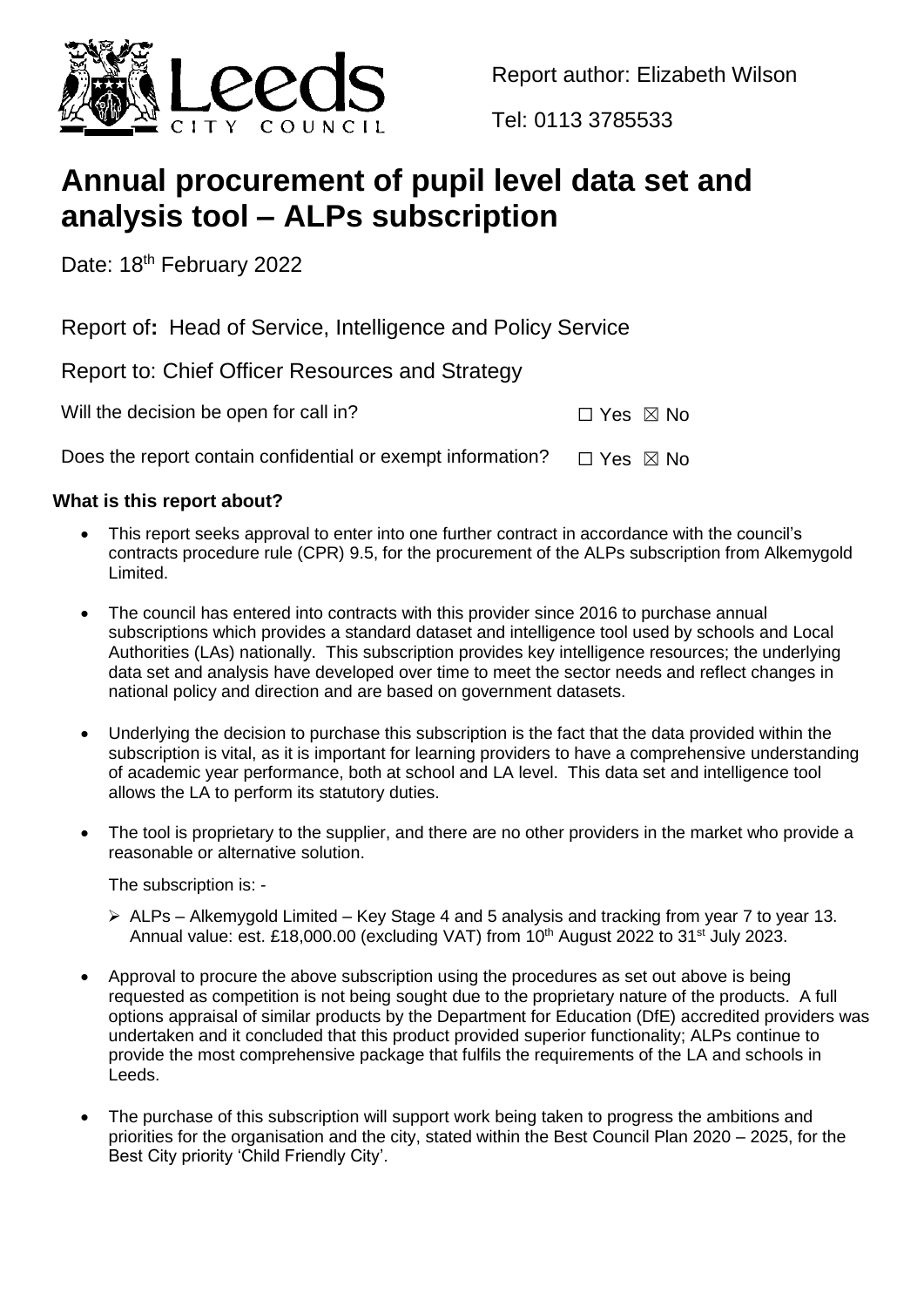#### **Recommendations**

a) In respect of the contract with Alkemygold Limited, the Chief Officer Resources and Strategy is recommended to approve a further direct award of contract to Alkemygold Limited for the sum of approximately £18,000 ex VAT in accordance with CPR 9.5. The contract shall commence on 10th August 2022 (results day for A Levels) and expire on 31st July 2023, with the option to extend for one further period of 12 months.

Please note: the ALPs contract involves the LA effectively acting as an agent and is likely to cost circa £18,000.00; with the exact cost dependent on take-up by schools in 2022-23 (but the LA is only charged for the schools that subscribe and the LA recovers all costs from schools). The total value of the contracts directly awarded to Alkemygold Limited since 2016 to date for the delivery of these services is £95k inc. VAT.

## **1.0 Why is the proposal being put forward?**

- 1.1 Approval to procure the above subscription is being sought for the ongoing procurement of annual dataset relating to pupil progress and attainment, via subscription, so that information can be used to inform school improvement strategies, allow school improvement to fulfil their statutory duties and to ensure that data can be made available to schools (with costs recovered).
- 1.2 A full options appraisal of similar products by the DfE accredited suppliers was undertaken and concluded that the three products provided superior functionality for the requirements of the LA and schools alike.
- 1.3 The data provided within this subscription is vital as it is important for learning providers to have a comprehensive understanding of academic year performance, both at school and LA level.
- 1.4 For several years, the LA has provided analytical information via a subscription with ALPs. The dataset provides key intelligence resources; the underlying data set and analysis has developed over time to meet the sector needs and reflect changes in national policy and direction and based on government data sets. It has also developed in terms of functionality. The usefulness and value for money of the subscription is regularly reviewed, as is the combination of resources needed. The fact that costs are recovered from schools minimizes the cost to the LA and validates the recognised value of the tools.
- 1.5 Waivers have historically been sought to purchase the subscription since 2016, with DDN reports submitted, and waivers granted on each occasion.
- 1.6 There has been a changing landscape regarding the accessibility of the data sets to both schools and the local authority. Historically, these were purchased by the LA and shared with schools. Costs are now recovered from schools. There are two significant advantages to this model; the LA receives detailed analyses for pupils within the city and schools receive analysis at a reduced cost with the LA using its purchasing power to buy at a reduced rate and offer a subscription to schools at a substantially lower cost. Their value to the LA and schools is regularly reviewed and is consistent with the strategic priorities for the city.
- 1.7 ALPs is relevant to KS4 and KS5 in secondary schools and colleges.
- 1.8 While school governance arrangements have changed with academies and free schools, local authorities continue to provide a middle layer between the schools and the provider that aids effective distribution of the datasets. This also enables the LA to access the data for the children and young people within its area.
- 1.9 Changes in national funding of education are reflected with costs now effectively being recovered from schools. For ALPs there is no risk as we only buy on behalf of schools who want this product; there is no up-front purchase for all schools as is the case with other subscriptions (National Consortium of Examination Results CIC (NCER) Nexus subscription and the Fisher Family Trust (FFT) Education Ltd - FFT Aspire subscription). At primary level, school interest remains at close to 100%, and has also been high in the secondary sector with almost all schools taking at least one product.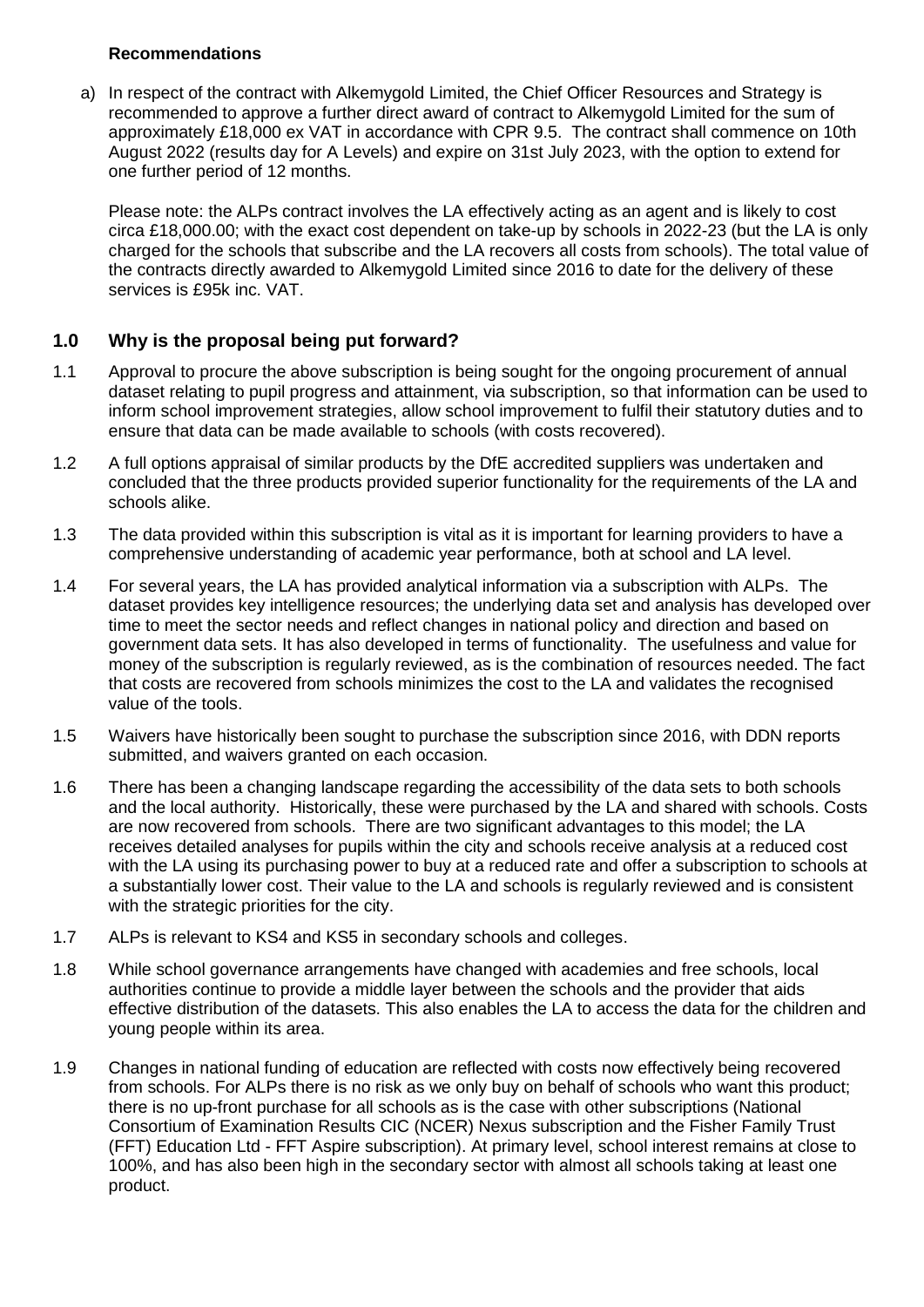### **2.0 What impact will this proposal have?**

| Wards affected:                   |            |      |  |
|-----------------------------------|------------|------|--|
| Have ward members been consulted? | $\Box$ Yes | ⊠ No |  |

- 2.1 No council wards will be affected by the proposal negatively, and as such ward members have not been consulted.
- 2.2 Furthermore, there are several positive impacts resulting from the purchase of the subscription. Making these intelligence tools available to schools and the LA supports the LA's equality duty. These tools inform a robust analysis of progress and attainment in learning including differences between genders, ethnicities, children with special education needs, those who do not speak English as a first language and those where poverty is a factor. They allow matching of vulnerable cohorts with their learning outcomes. Not utilising resources like this could weaken the ability of the council to fulfil its equality duty in this area. Developing a better understanding of outcomes for vulnerable learners and drawing up plans to narrow these attainment gaps is an increasingly important area of work for children's services, as well as being an ambition that unites services from both the universal and the targeted and specialist areas of the directorate. The Ofsted and Care Quality Commission's inspection of the local area's support for children with SEND highlighted the need for child level data, some of which is provided by these data sets.
- 2.3 Not purchasing the subscription would have several negative impacts on both schools and the local authority's ability to perform its statutory functions. Without the data set the LA's commitments to schools will not be met and schools would need to procure these resources directly. The costs to the city would be higher if all schools still procured them without going through the LA, given reductions are in place for the LA acting as the local agent. If schools don't procure, the LA is not directly aware and would have concerns on those schools' level of self-awareness and vulnerability to poor Ofsted judgements.
- 2.4 The LA would have less intelligence on local school performance and the underlying trends in city educational performance. Due to the end of the RAISEonline contract, there would be no ability to replicate this work locally as buying data sets is our only route to obtaining this data.

#### **3.0 What consultation and engagement has taken place?**

- 3.1 There is an annual review of the procurement of the data sets (subscriptions including FFT Aspire and NCER Nexus). This involves discussions with learning improvement colleagues, including their experiences with schools, and their value to the local authority. Dependent on the decisions needed each year this conversation can be widened to include representative schools. Fundamentally, schools are recharged for a proportion of the cost of the products and are written to with the offer each year and they have the choice to sign up or to opt out. There are forums for performance colleagues from across regional LAs where views on the value of the data sets are also shared.
- 3.3 A paper was presented to the Learning Leadership Team in November 2021 to outline the options for learning performance analysis systems subscriptions in 2022/23 (including an options appraisal of all existing products produced by DfE accredited suppliers and a risk evaluation). The Learning Leadership team confirmed their ongoing support for the use of these tools and agreed they represent good value for money for schools and the LA. The decision was taken to continue using the learning performance analysis systems (datasets) in order that the LA and schools can continue to use the software.

## **4.0 What are the resource implications?**

4.1 The procurement of this product by the LA represents value for money and reduces the Leeds pounds spent by the city on these resources. The passing on of costs to schools adds an additional check on the value for money of the resources, it also reduces the cost to the LA as support in kind as facilitator. There is unlikely to be a direct financial cost to the LA, and, if subscriptions remain at the rate of the years before, it will result in income-generation.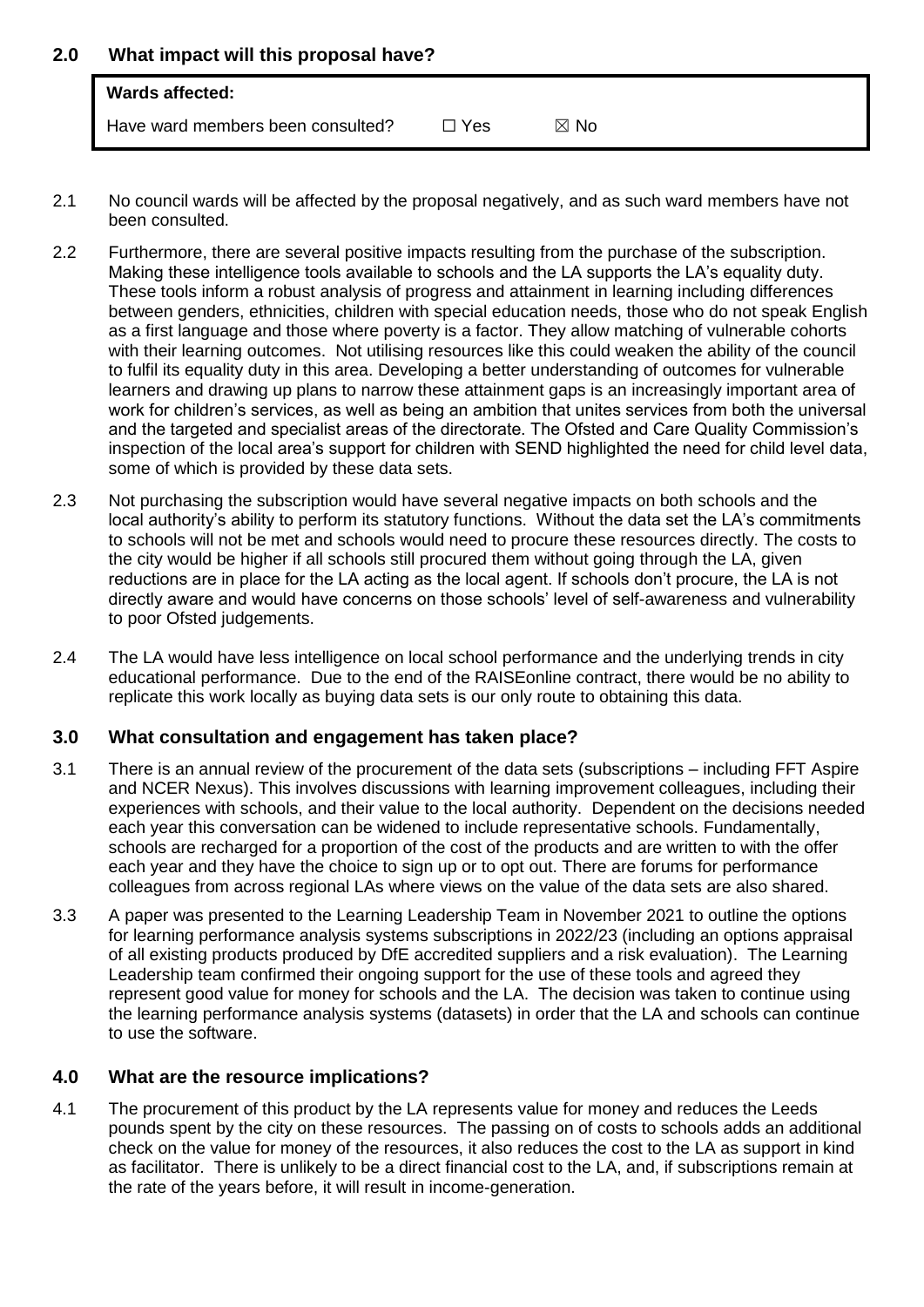## **5.0 What are the legal implications?**

- 5.1 The value of the contract detailed within this report are below the level for key decisions as prescribed within the council's constitution and therefore this decision is not subject to call-in.
- 5.2 There is the potential risk of challenge that there are no real technical reasons justifying the use of CPR 9.5 of the Council's Contract Procedure rules, and that the Council is simply seeking to circumvent the application of the procurement rules. However, due to the reasons set out in in this report this risk is perceived to be low.
- 5.4 The above comments should be noted when making the final decision, the Chief Officer Resources and Strategy should be satisfied that the course of action chosen represents best value for the Council.

## **6.0 What are the key risks and how are they being managed?**

- 6.1 A full evaluation of risk was included in the paper outlining the options for learning performance analysis systems subscriptions in 2022/23. It also included an options appraisal of all existing products produced by DfE accredited suppliers and a risk evaluation. The options appraisal concluded that within the limited field of six DfE accredited providers, ALPs provided superior functionality to schools and the LA alike.
- 6.2 The key risk events with high probability and high impact, except for financial risk, which was included for visibility, despite it being a lower risk of probability, are summarised below.
- 6.3 The risk evaluation recognised further key risks to schools and the LA, if the LA does not subscribe to at least one of the products, and they are detailed in the section 'What impact will this proposal have?'
- 6.5 In relation to information governance and the processing of pupil-level data, all three subscriptions are subject to review by IDS Cloud & Platforms.
- 6.6 Following the discussion of the risk evaluation in the paper with the Learning Leadership team confirmed their ongoing support for the use of these tools and agreed they represent good value for money for schools and the LA. The decision was taken to continue using the learning performance analysis systems (datasets) in order that the LA and schools can continue to use the software.

## **7.0 Does this proposal support the council's three Key Pillars?**

**⊠** Inclusive Growth □ Health and Wellbeing □ Climate Emergency

7.1 The purchase of the product will support work taken to progress the ambitions and priorities for the organisation and the city stated within the Best Council Plan 2020 – 2025. The Best Council Plan 2020 - 2025 aims to tackle poverty and reduce inequalities alongside the city's three Key Pillars: Inclusive Growth Strategy, Health & Wellbeing Strategy and Climate Emergency declaration. One of the Best Council Plan's priorities for a Child Friendly City includes the objective 'Improving educational attainment and closing achievement gaps for children and young people vulnerable to poor learning outcomes', and the purchase of the three subscriptions will provide the data and analyses to assist schools and the LA to address that objective.

## [BCP 2020-2025.PDF \(leeds.gov.uk\)](https://www.leeds.gov.uk/docs/BCP%202020-2025.PDF)

7.2 *Do well at all levels of learning and have the skills they need for life* is a city outcome to support our vision for a Strong Economy and Compassionate City. There is an equivalent outcome in the Children and Young People's Plan 2018-23. The intelligence tools support these outcomes and are especially useful in terms of strategies and targeted approaches to addressing equality gaps in learning outcomes.

## [Leeds Children and Young People's plan 2018-23](https://insite.leeds.gov.uk/Root%20document%20library/Leeds%20Children%20and%20Young%20People)

7.3 The purchase of the subscription is not expected to have an impact (both positive and negative) on carbon emissions and the climate emergency.